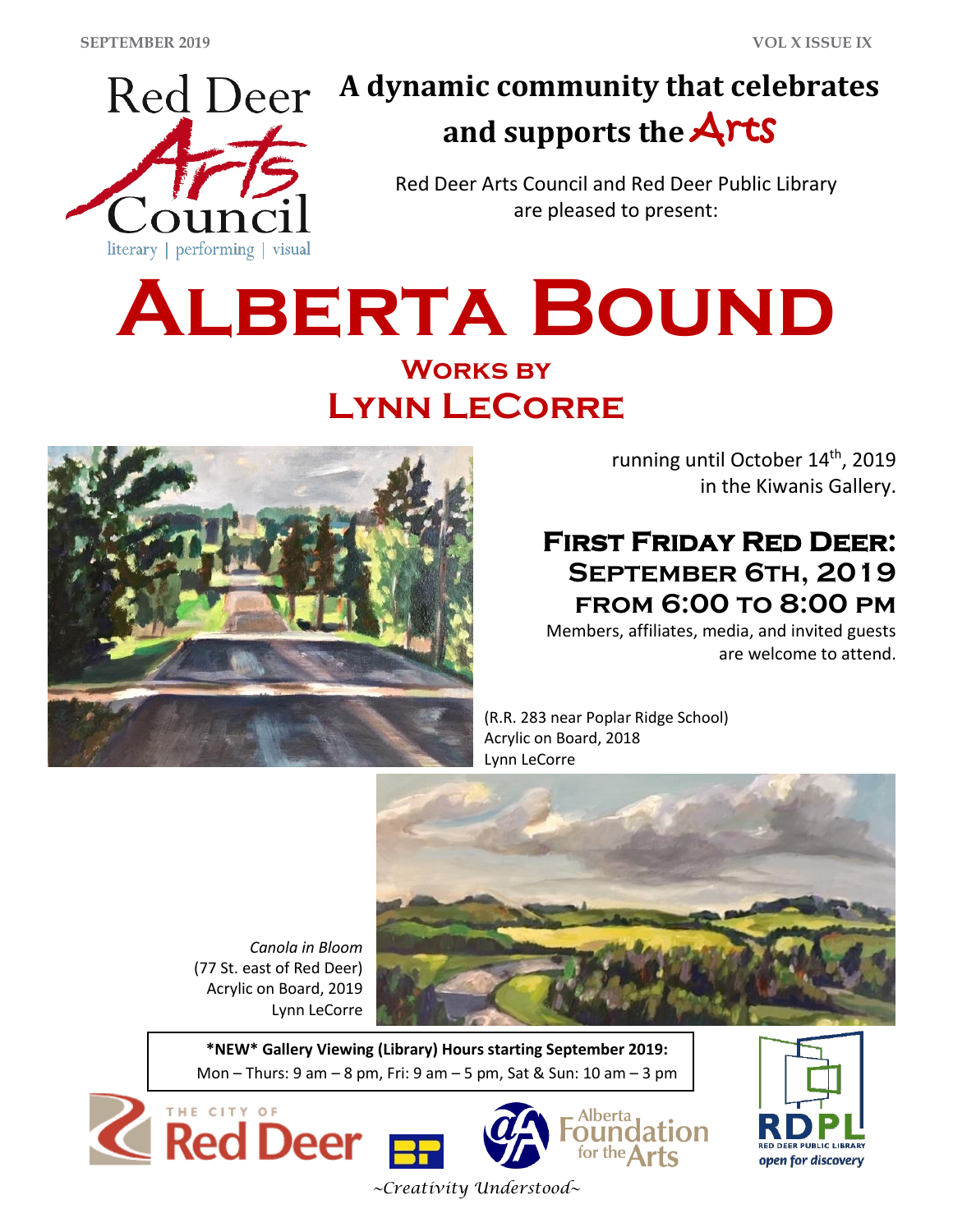**AlbertaCultureDays** September 27-29, 2019

Discover • Experience • Celebrate

#### News and Events Happening in September

#### *Alberta Culture Days*

There are loads of exciting events happening as Alberta Culture Days in Red Deer later this month! Activities include: a Pop-Up Art Gallery, a Literary Tea Party at the Cronquist House, a garlic festival, eating krumkake cookies at the Norwegian Laft Hus, International artists presenting their talents at various downtown locations and a Celebration of Dance & Culture at the new City of Red Deer Culture Services building! Keep an eye open for event brochures around town and visit the many events happening on Friday, Saturday, and Sunday. For more details, check out the organizing committee at[: https://www.facebook.com/reddeerartsdays/.](https://www.facebook.com/reddeerartsdays/) We'd also like to thank the Black Knight Inn and the Downtown Business Association for their support to make sure these events are amazing! (PS – Did you know that the Arts Council also plans events for students during this week? From a presentation at RDC to artists coming into schools with fun workshops, we are grateful for

the support of the City of Red Deer Culture Services and the Government of Alberta Ministry for Culture for their support.)

#### *Literary Open Mic Nights – A New Monthly Event!*

We are excited to announce a new event in the Arts Council's

monthly calendar: BRAVE NEW WORDS: A Literary Open Mic, happening on the 2<sup>nd</sup> Friday of each month at Sweet Capone's At Night offering the literary artists the opportunity to read their new works in front of a live, friendly, and supportive audience! This 18+ event takes place every 2nd Friday of the Month at Sweet Capone's Red Deer location to test out your new writing. It can be poetry, a short story, a textbook, or even an excerpt from your latest novel! We'll have some live music to start the night and some other good fun throughout the night! Doors open 7pm (not before) and readings start at 7:30!

#### **HAPPINESS IS**



...talking about books with friends.

#### *CARFAC Alberta Meet & Greet*

#### *Book Club Jamboree*

The Literary Arts Committee is excited to host the first ever Book Club Jamboree in the Snell Auditorium at the downtown library branch. Join us for an afternoon that celebrates book clubs and book lovers from all over central Alberta. Share book club tips and favourite picks over wine and sweet treats. Enjoy bookish games, prizes, and a panel discussion with book club pros! BOOK your spot by calling RDPL at 403-346-4576, Ext: 1503. Space is limited, so sign up today. Cohosted by Red Deer Public Library and the Red Deer Arts Council.

Attention Visual Artists! *Canadian Artists' Representation/Le Front des artistes canadiens* or CARFAC (Alberta) is coming to City of Red Deer Culture Services on Saturday, September 7<sup>th</sup> from 3 - 5pm for a meet & greet with staff and board members! Please RSVP at[: https://www.facebook.com/events/505602980009187/.](https://www.facebook.com/events/505602980009187/)

#### *101 Workshop Series @ Red Deer Museum + Art Gallery*

Artist 101: The Business of Being an Artist with Pat Matheson, Wednesday, September 25, 2019 | 6:30 - 8 pm Join experienced artist Pat Matheson to discuss how to write a C.V. (curriculum vitae) and how to present yourself as a professional artist in the art world. Registration is required. \$8/MAG & RDAC members & \$10/non-members. 101 Series is a presentation/learning series held on select Wednesday evenings in partnership with the Red Deer Museum & Art Gallery. Learn more about Pat at[: https://patmatheson.com/.](https://patmatheson.com/) Also mark your calendars for October

#### *GuitarZ for Kidz*

Raffle tickets available now for a Spanish Cedar Tenor Ukulele handcrafted by Gilmore Guitars! \$5 each and only 1000 printed! (License 533728) Help ensure every child has access to music! 403-348-2787 for info.